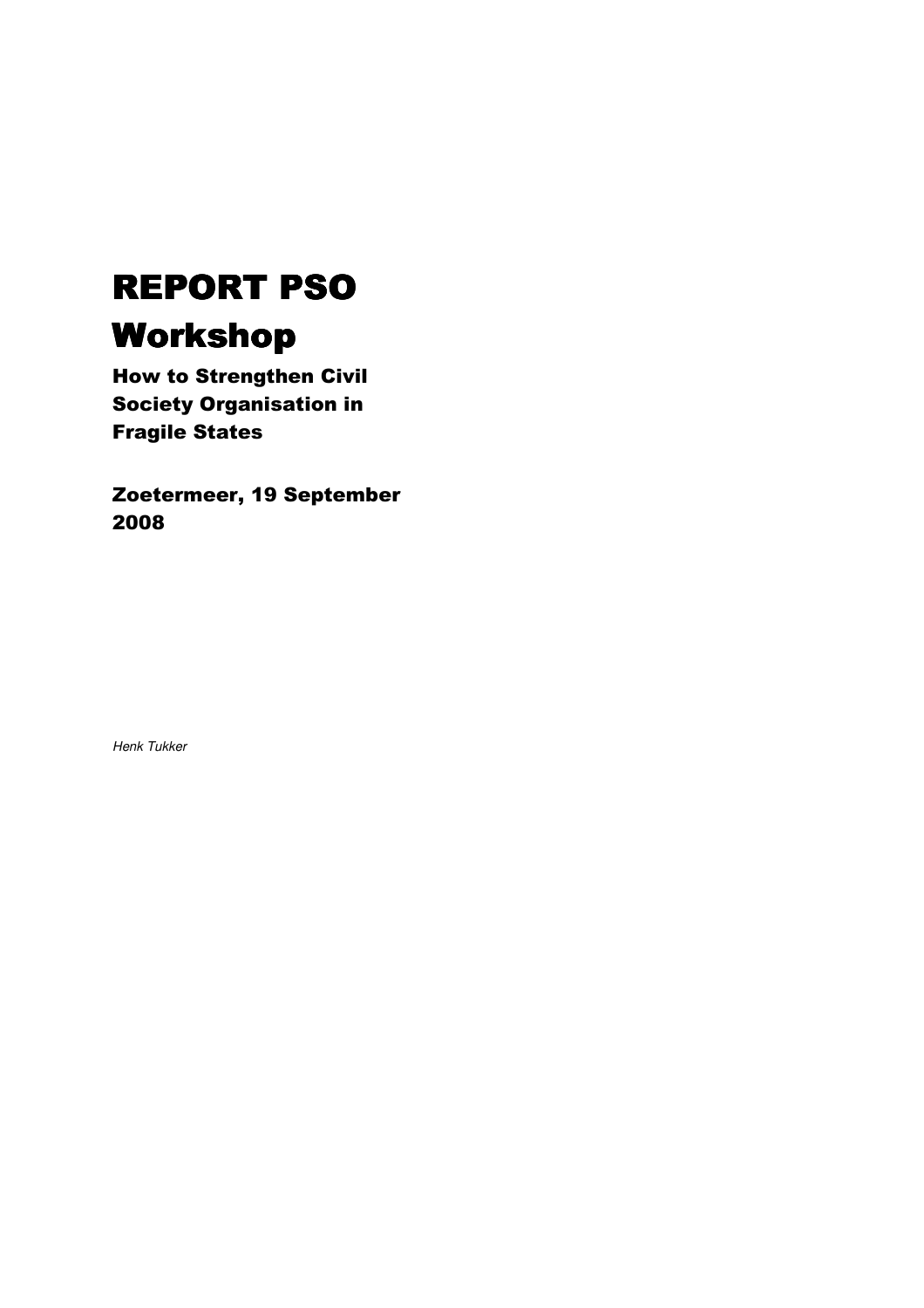# Contents

| 1 <sub>1</sub> | Introduction                                                                                     | 3  |
|----------------|--------------------------------------------------------------------------------------------------|----|
|                | 1.1 Set-up of the Workshop                                                                       | 3  |
|                | 1.2 Different Purposes for the Methodologies                                                     | 4  |
|                | 1.2.1 Relation with first Workshop                                                               | 4  |
| 2.             | <b>METHODOLOGIES</b>                                                                             | 4  |
|                | 2.1 Presentation of the Civil Society Index                                                      | 4  |
|                | 2.3 Outcome group discussion CIVICUS                                                             | 5  |
|                | 2.2.2 Presentation CIVICUS Applied; The Afghanistan Case; A research to the functioning of Civil |    |
|                | Society in the province of Kandahar and Uruzgan                                                  | 6  |
|                | 2.2 Presentation of the Integrated Organisational Model                                          |    |
|                | 2.2.1 Outcome group discussion                                                                   |    |
|                | 2.2.2 Presentation IOM applied; the Congo Case; assessing the organisational capability of       |    |
|                | CRONGD EP.                                                                                       | 8  |
|                | 3. OUTCOME FINAL DISCUSSIONS AND CONCLUSIONS                                                     | 9  |
|                | Final discussion<br>3.1                                                                          | 9  |
|                | 3.2 Conclusion                                                                                   | 10 |
|                | Annexes                                                                                          | 10 |
|                |                                                                                                  |    |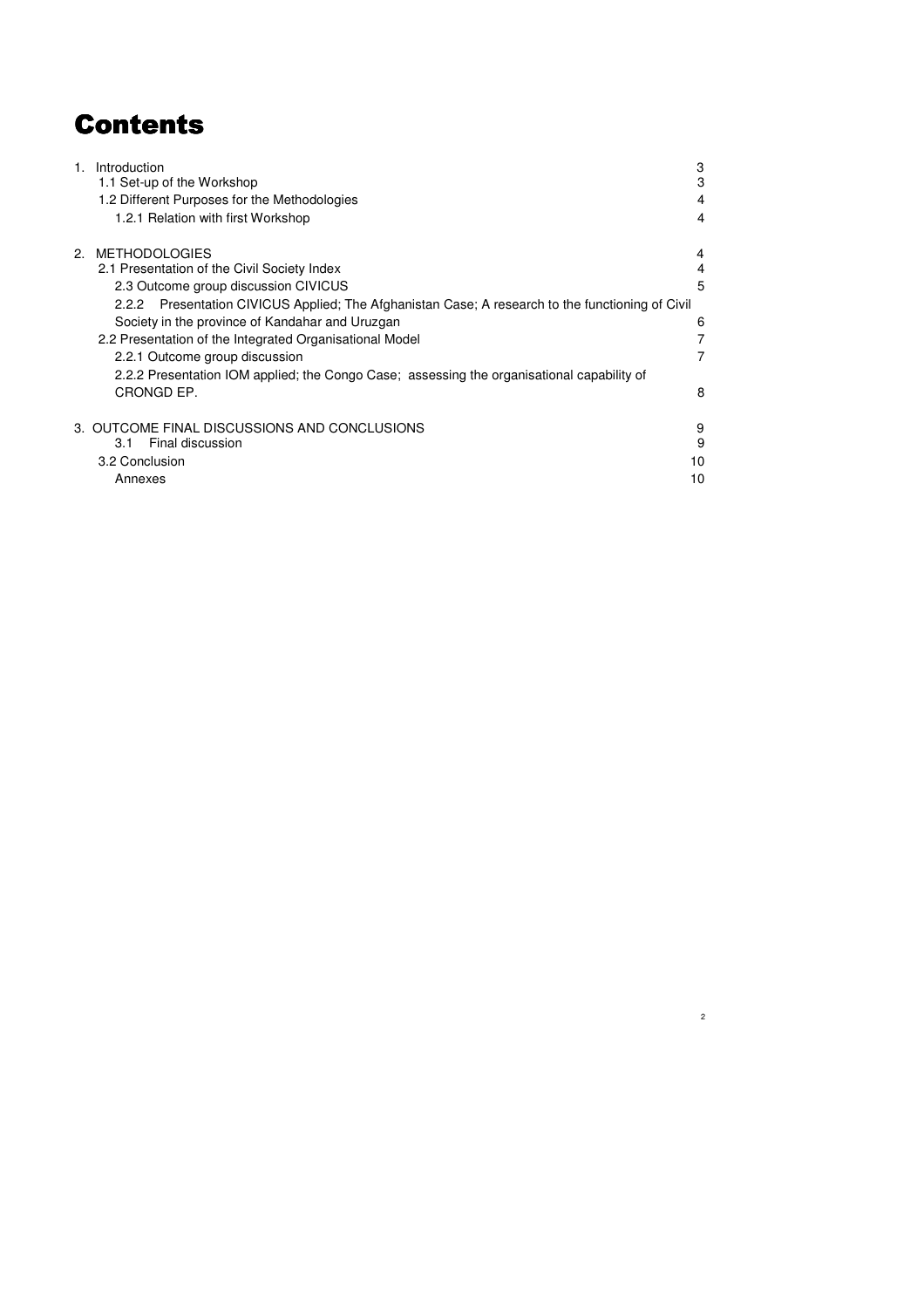# 1. Introduction 1. Introduction Introduction

There is an important role for Civil Society Organisations (CSOs) to play in fragile states. Due to capacity deficits at the government level civil society is deeply involved in service delivery. CSOs contribute to other areas such as peace building, human security and democratisation. There is a general consensus that CSOs need support to contribute to reducing fragility. A key issue is how to strengthen CSOs to enable them to address fragility. This was the theme of the workshop " How to Strengthen Civil Society Organisations", which was organised by PSO on the 19<sup>th</sup> of September 2008 in Zoetermeer, the Netherlands. The workshop was attended by 29 participants from NGOs and the Ministry of Foreign Affairs in the Netherlands.

The basic question of the workshop was to what extent methodologies for development of civil society organisations that work in a 'regular" context are applicable to a fragile environment, characterised by a society fragmented by conflict. What adjustments and adaptations have to be made in order to use these methodologies in an instable and insecure environment?

# 1.1 Set-up of the Workshop

The basic question of the workshop was addressed by introducing two methodologies used in 'regular' context. These two methodologies were:

1 The Civil Society Index, a participatory needs assessment and action planning tool for Civil Society (CSI methodology), developed by CIVICUS

2 The Integrated Organisational Model, (IOM Methodology) developed by the Management of Foundation. MDF.

Both methodologies were introduced at the workshop. Each introduction was followed by group discussions in which the methodology was linked to the practice in fragile states and its potential applications for the participating organisations. Next, the application in fragile states was illustrated for CSI methodology in the case of Afghanistan and for the IOM methodology in the Democratic Republic of Congo. At the end of the workshops the strengths and weaknesses of the CSI end IOM methodologies were discussed as well as the potential for the application of methodologies in other fragile settings.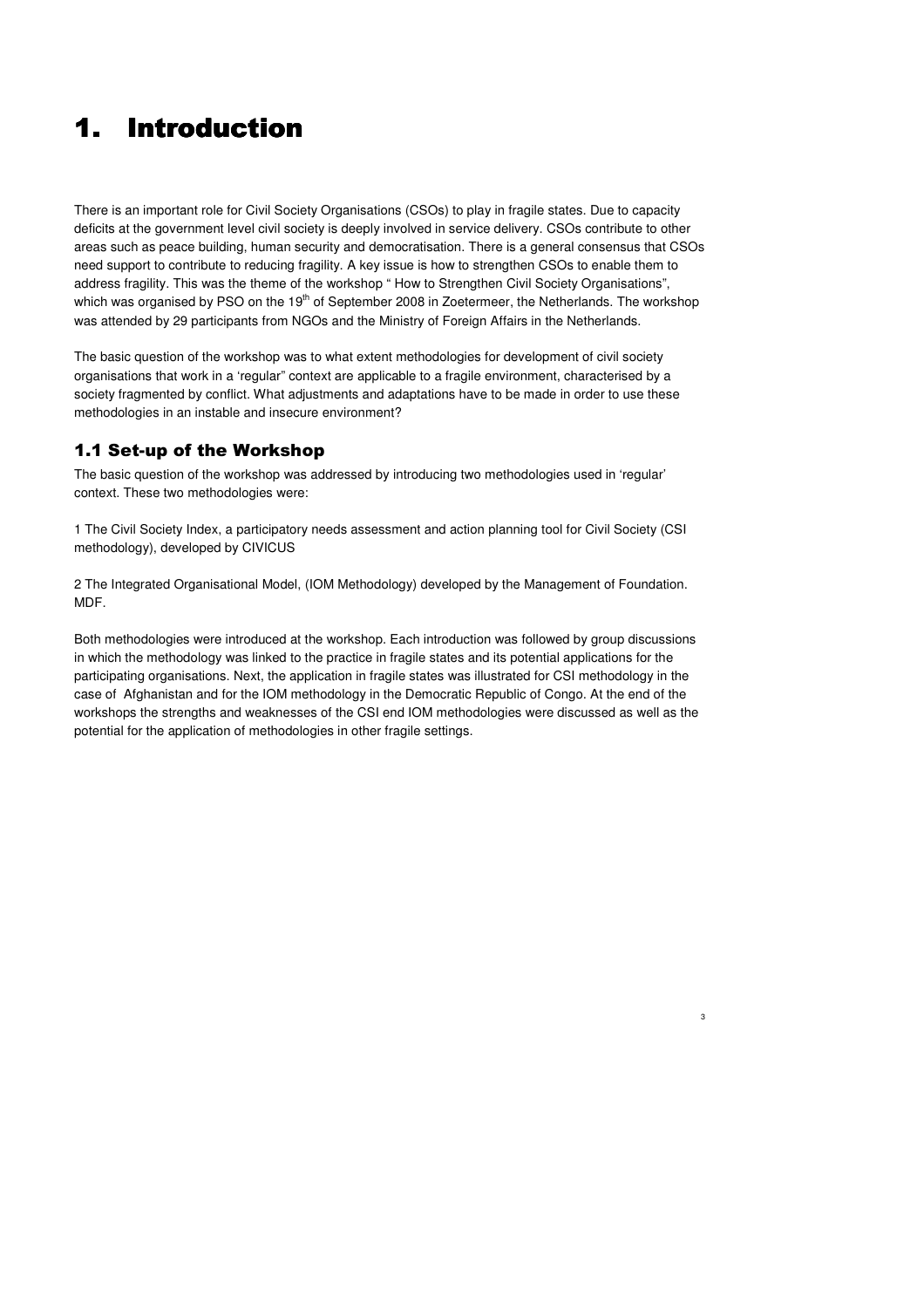# 1.2 Different Purposes for the Methodologies

The CSI and IOM methodologies have different purposes. CSI is for Civil Society at large. Its aim is to obtain more knowledge about Civil Society and its role in order to increase the capacity and commitment of civil society stakeholders to develop civil society. IOM is intended for the analysis of one or more specifi civil society organisations or networks. In this case the context (actors and factors) is seen in relation of a specific (group) of organisations. CSI takes a view from a distance on the strength of civil society, while IOM looks at civil society organisations from inside, relating to specific organisational challenges and or specific issues and problems..

# 1.2.1 Relation with the April 4 workshop on capacity development in fragile environments

Henk Tukker in his introduction explained the relationship between this workshop and the other workshops in this series, and presented a few highlights from the previous workshop. This is the second of three workshops organised by PSO in the Learning Trajectory Capacity Development in Fragile Environment. In the first workshop held on the 4th April 2008, the role of civil society in fragile states and the dilemma's, issues and direction for capacity development were discussed At the first workshop Georg Frerks of Utrecht and Wageningen University stated that CSOs can address state fragility by recapturing humanitarian space, re-establishing civil society itself and contributing to human rights, political freedom, peace building, conflict resolution, localised human security, social services and development. Derick Brinkerhoff from RTI International elaborated on capacity development in fragile states. Brinkerhoff's view is that "much of what can be applied in "regular" states can be applied in fragile states as well" was the starting point of this second workshop. The main difference is the time pressure from donors, government and the population for obtaining short-terms results. Other major differences in fragile states are the hyper politicized environments and the limited capacity to build on. For more details please refer to http://www.pso.nl/files/Report%20PSO%20Workshop%20Capacity%20Development%20Fragile%20Environ

ments1.pdf

**Opmerking [r1]: Kunnen we** hier direct naar het document linken en niet naar het algemene webxite adres?)

4

# 2. METHODOLOGIES

### 2.1 Presentation of the Civil Society Index

Hans van Oosten introduced the The Civil Society Index (CSI) methodology developed by CIVICUS. CIVICUS defines civil society as the "arena outside the family , the state and the market where people associate (mobilisation, constituency) to advance common interests".

CSI is a methodology for action research to generate and share useful and relevant knowledge on the state of civil society and its role in society at large. It is participatory and empowering, aimed at increasing the capacity and commitment of civil society stakeholders to strengthen civil society, and to enhance linkages among stakeholders. CIVICUS assesses Civil Society on four dimensions:

- 1. the structure of civil society; the participation of citizens, the level of organisation, the coordination among organisations and the resources CSOs have available.
- 2. the external environment in which civil society exists and functions; e.g. the political context, freedoms and rights (freedom of expression), socio-economic and socio-cultural context.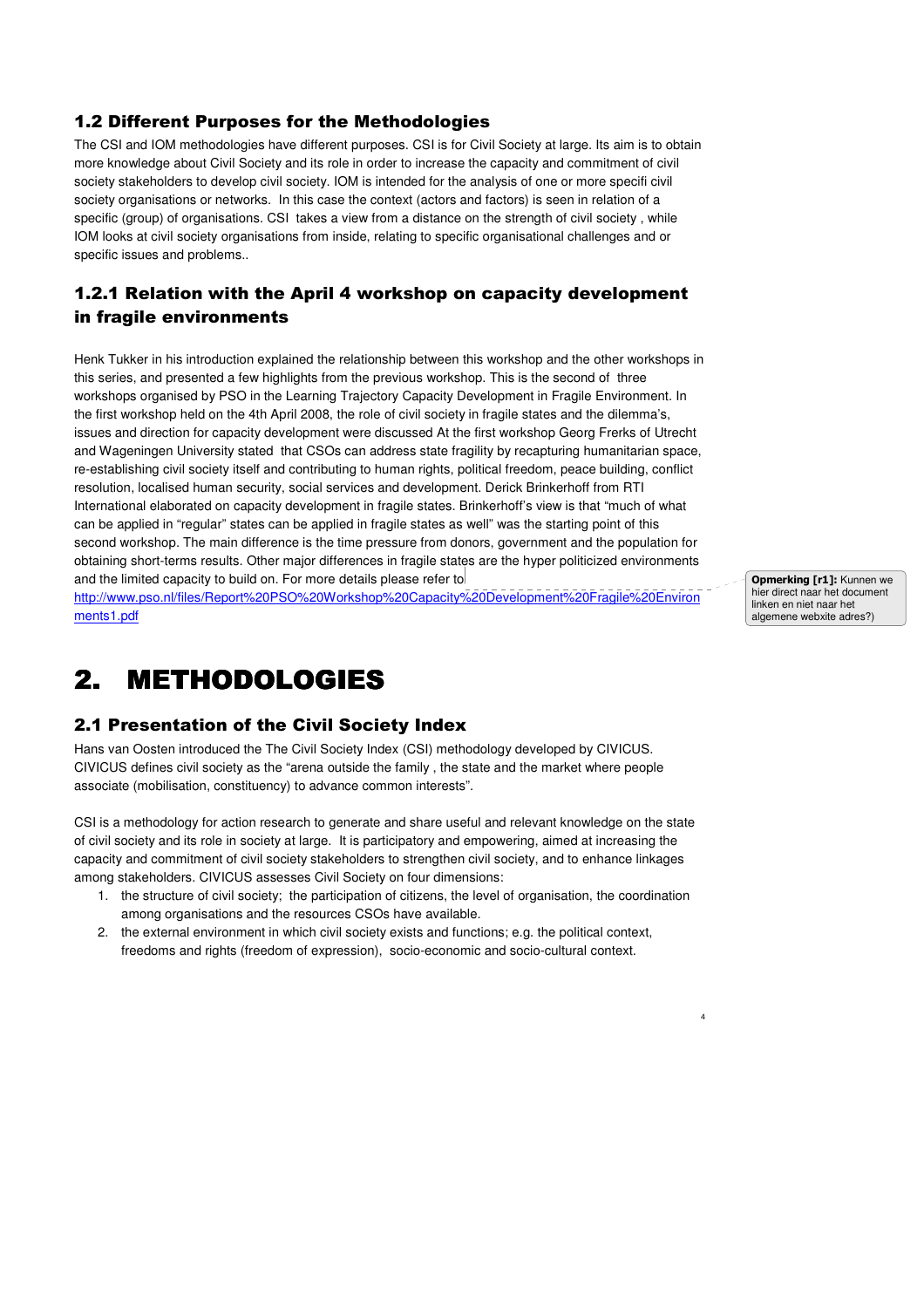- 3. the values practiced and promoted in the civil society arena; the practice of CSOs, and the extent to which CSOs promote values such as democracy, transparency, tolerance, gender equity, poverty eradication and environmental sustainability.
- 4. the impact of activities pursued by civil society actors.; how active and successful is civil society in influencing public policy, holding the government and private corporations accountable, responding to social needs and in empowering communities?

The four dimensions are presented graphically in a diamond, which makes it possible to present the state of civil society in a country or area at a glance.

The CSI implementation process in steps;

- Identification of national index team and national advisory group. In Afghanistan, there was a research team of six organisations. In the national advisory group there can be representatives of the government, donors, private enterprises, etc. It is important to get them together.
- Secondary data is reviewed and synthesised in an overview report. There is an amazing amount of information on civil society in each country.
- Training of national index teams.
- Primary research, stakeholders consultations (not only at the national level but also the lower levels), use of questionnaire and group meetings, community surveys, media review, etc.
- Data analysis and scoring of the four dimensions.
- National workshop
- Civil Society reports

The knowledge obtained and the process can contribute to outputs such as identifying key priority areas, jointly agreed on by a broad range of civil society stakeholders.

Hans applied CSI in Afghanistan and in the DRC. In both countries the methodology was adjusted and, according to Hans, the CSI always has to be adjusted and adapted to specific contexts.

### 2.3 Outcome group discussion CIVICUS

In each group, one of the four dimensions of CSI were discussed; Structure, Environment, Value or Impact. Use was made of the CSI Indicator Scoring Matrix and applied to a fragile state. The groups were divided by country; Afghanistan, Colombia, DRC, Sri Lanka and Sudan. The outcome was:

- The boundaries have to be defined. Is it the country or provinces?
- What is civil society and what not? Civil society has to be defined.
- Who participates? Who is included in scoring?
- The method suggests objectivity, but it is subjective, which is not necessarily a weakness.

5

• How to deal with religion and ethnicity, etc.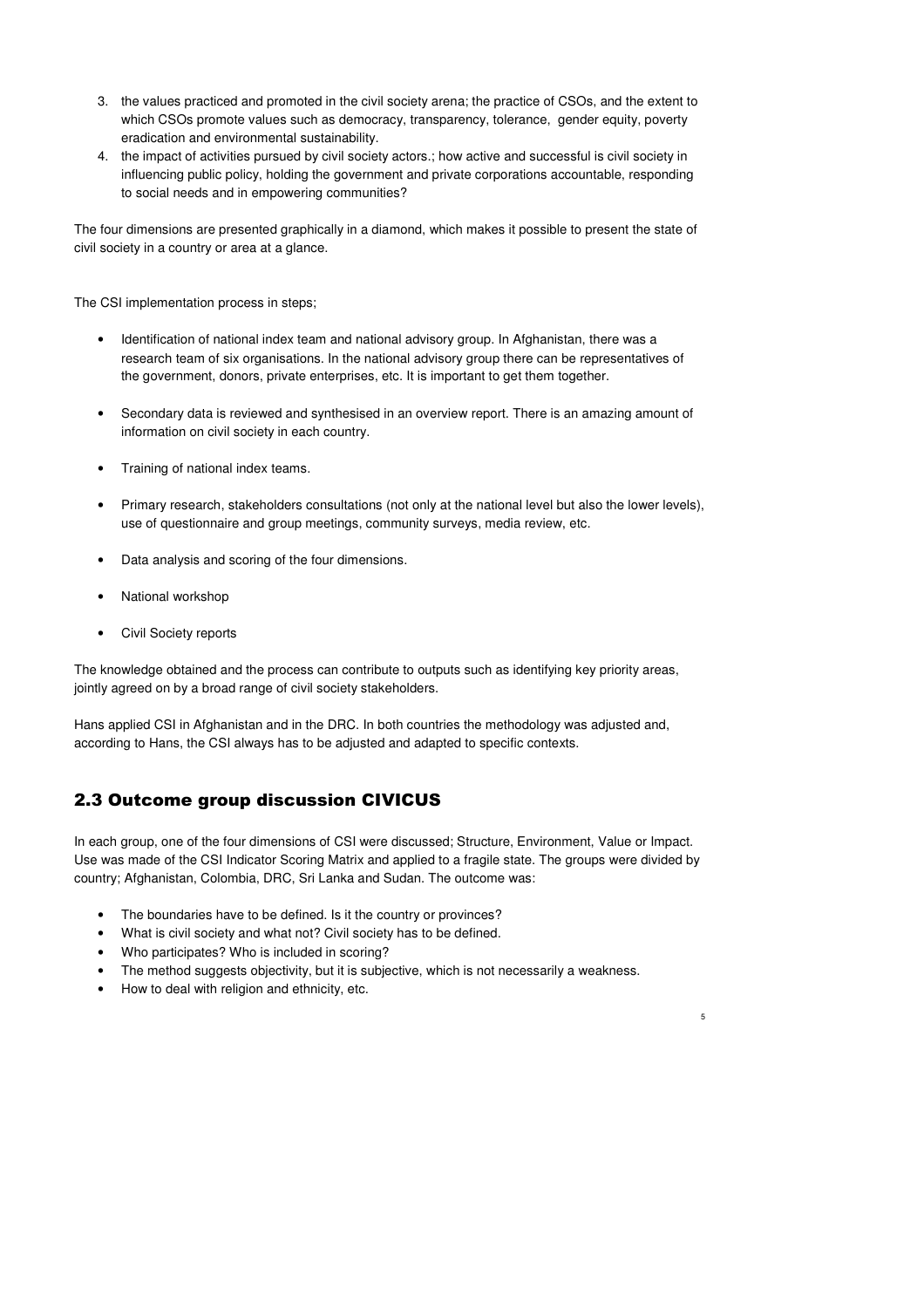- Does it analyse conflict sufficiently.
- There are "western" concepts in the methodology, to what extent are these universal?
- It is largely an analytical instrument and doesn't provide concrete tools to deal with capacity development. Does it link to policy and strategies for capacity development?

# 2.2.2 Presentation CIVICUS Applied; The Afghanistan Case; A research to the functioning of Civil Society in the province of Kandahar and Uruzgan

Hans van Oosten presented the study "Enhanced Community Capacity for Peace Building and Development, a research to the functioning of Civil Society in the province of Kandahar and Uruzgan in Afghanistan" . This study made use of the CSI methodology.

It is important to do conflict mapping before starting the research based on the CSI. Six INGOs were involved. Use was made of secondary data. It was interesting to see the historical trend; first the Russian intervention, then Taliban, then the Americans. Civil Society changed over these periods. An advisory group was formed in each of the two provinces. The religious uluma's faced problems. Mosque communities are part of civil society, but they do not want to be exposed to civil society. The leaders could be killed, if they did.

Civil society is not only NGOs. The CSI methodology is much wider; there are religious groups, women groups and CSOs. These organisations form the dynamics of civil society and not the NGOs. The NGOs in Afghanistan are social enterprises, no more than that. Dutch NGOs have a constituency, but the NGOs in developing countries are often social enterprises, caused by the way the Dutch NGOs work.

All organisations were approached for a self-assessment, in total 72. An in-depth analysis of women's organisations, federations, cooperatives, etc. was made. IOM type of methods was used to assess the way they were organised. Use was made of different lists of registration of CSOs.

The application process of CIVICUS enhanced the discussion on Civil Society among the groups involved. Hans advised the six INGOs involved in the study to open a civil society capacity building office in Southern Afghanistan. Why? To ensure that not only NGOs are focussed, but also teachers associations, women's organisations, etc. Also Hans advised strengthening religious and traditional tribal organisations like Ulema's and Shura's.

6

The study was well received and considered useful as a source of information on civil society. The recommendations were not followed and it was decided to support federations of international NGO's.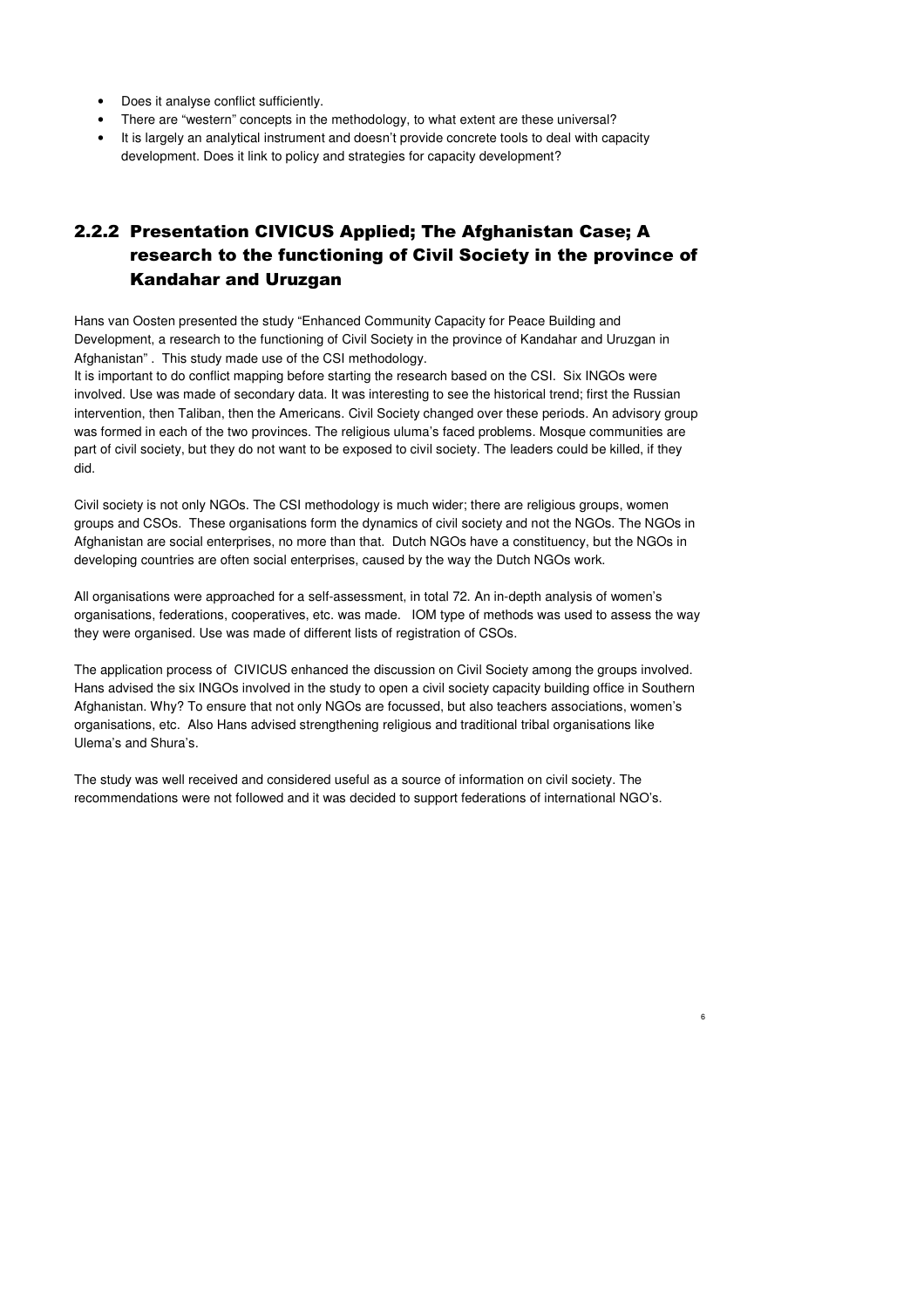### 2.2 Presentation of the Integrated Organisational Model

Frans van Gerwen presented IOM using the graph below. IOM has been inspired from the McKinsey 7s model . MDF has used IOM in many organisations for 25 years and claims that it always works. It begins with those elements of the organisations that are visible from the outsiders viewpoint.. Every organisation has a mission, either explicitly written down or in the heads of the staff. All organisations have outputs for their client/beneficiaries and need inputs, e.g. money or staff. As a second step, the organisation's environment is divided into factors (culture, social, politics) and actors (like other organisations). Actors can be influenced relatively easy and together can change factors, but direct influence on factors is in principle very limited ( but the influence of factors on organisations can be huge). . Analytical concepts for the internal organisation are strategy, structure, systems, staff, culture and management style. In a fragile state the issue of legitimacy deals with being morally legitimate, but not necessary being legal. It gives justification of existence, e.g. the apartheid movement in South Africa in the past.

# Criteria in the IOM

7



### 2.2.1 Outcome group discussion

The possible use of IOM was discussed in groups divided by country: Afghanistan, Colombia, DRC, Sri Lanka and Sudan. The outcome was:

• IOM can be applied to CSOs in fragile environments.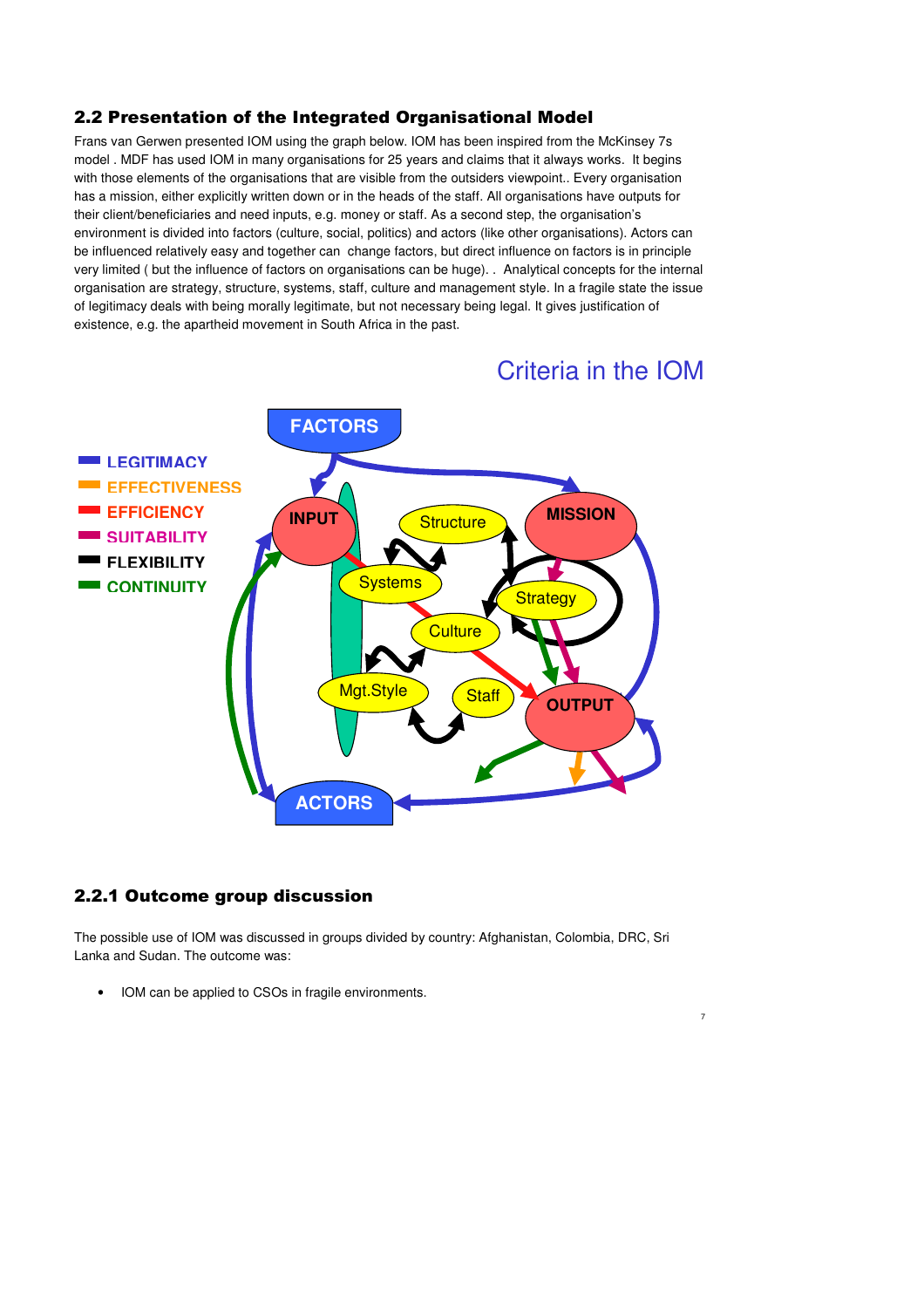- IOM seems earsier to apply to formal organisations than to informal grass-root organisations.
- It does not help in analysing the fragility of the state.
- The environment changes frequently in fragile states. IOM insufficiently addresses these frequent changes.
- There should be a distinction between short-term and long-term outputs in fragile states settings.
- Factors are often donor driven in fragile states.
- The concept of fragile states needs to be defined. Whether for example Colombia is one is questionable.
- IOM analyses risks insufficiently.

# 2.2.2 Presentation IOM applied; the Congo Case; assessing the organisational capability of CRONGD EP.

Nana Rombout of MDF in Central Africa presented a case in which IOM methodology was applied in the Democratic Republic of Congo, an unquestionable fragile state. The case describes CRONGD, an NGO network organisation in DRC. CRONGD faces many challenges and requested MDF to analyse their capacity, and set strategies to strengthen their organisation. Rombout's presentation was based on the paper prepared for this workshop (Annex I).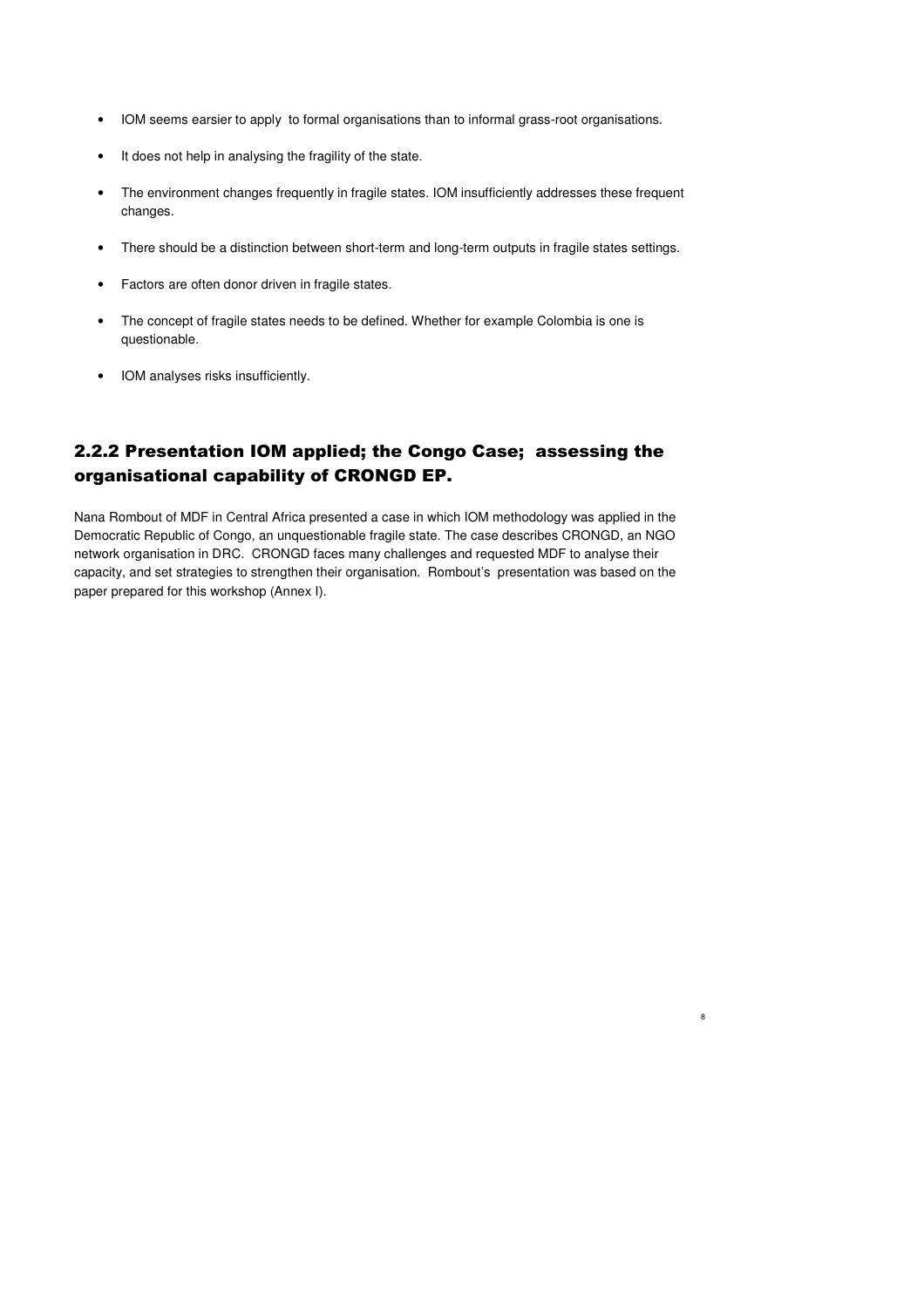# 3. OUTCOME FINAL DISCUSSIONS AND CONCLUSIONS

# 3.1 Final discussion

CSI and IOM are potentially useful methodologies which can be used in fragile environments. CSI is a methodology which is more time consuming. It will provide information and knowledge that is valuable to several organisations. Like in the Afghanistan Civil Society study, it is best applied by several organisations, including local civil society organisations. IOM is a practical tool that can be applied to many organisations. Both methodologies require adaptation to use in fragile environments.

Both methodologies can be complementary. The outcome of CSI can be used for analysing the context of an individual organisation applying IOM. In the other way round, the IOM applied to one organisation can feed the CSI for others.

The methodologies are particularly useful in certain specific contexts. It would be useful to have guidelines on when and how to apply these methodologies in each specific context and which preconditions have to be met to ensure proper use..

There are other methodologies which can be useful for CSO capacity strengthening. For fragile environments, for example, these are the conflict mapping and partnership analysis.

CSI and IOM assume a relatively stable environment. However, fragile environments are very dynamic and have many actors. CSI and IOM would have to be repeated more frequently in a fragile environments. In order to obtain such information with relatively limited time and effort, the use of quick self-assessment tools can be useful. Both CSI and IOM can be adapted for such a use..

9

In fragile environments, it is important to distinguish between short-term and long-term time frames. Scenario planning and analysis could be an option.